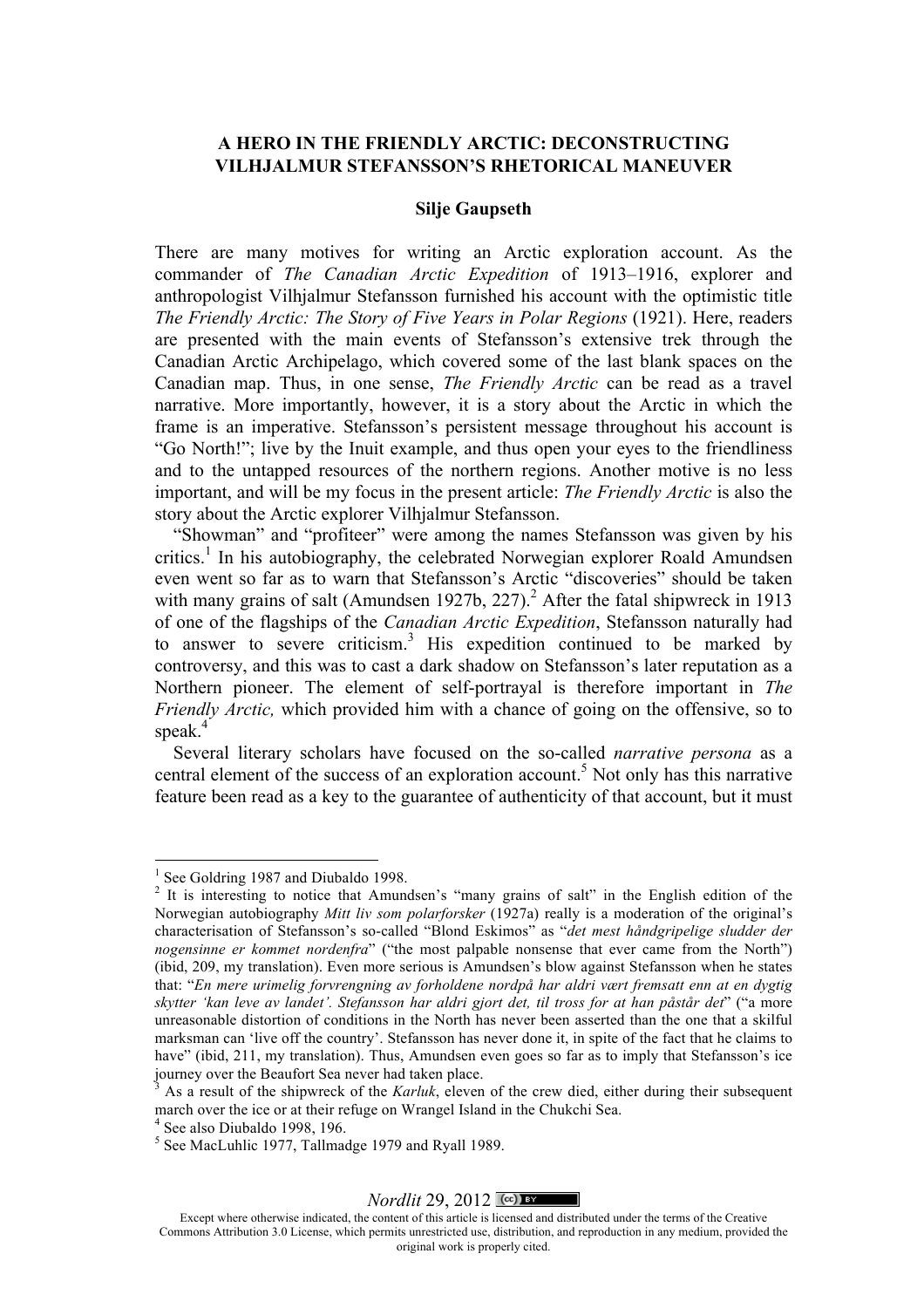also be seen in relation to the more performative functions of such a text.<sup>6</sup> In mv reading, the term *implied author* replaces that of narrative persona. By this I mean the author's second-self, that which we infer as "an ideal, literary, created version of the real man" (Booth 1961, 74–75). In the words of Jakob Lothe, "the implied author then becomes practically a synonym for the ideological value system that the text, indirectly and by combining all its resources, presents and represents" (2000, 19). Crucial aspects of the narrative's reception are at stake here, in other words. What happens, then, if the implied author of an exploration narrative *fails*? Is it possible to read the kind of criticism with which Stefansson frequently was met as rooted in some of the *narrative* aspects of *The Friendly Arctic*?

The implied author is a central element in my reading of his book, and particularly of Stefansson's self-representation as Arctic explorer in this narrative. It seems crucial that such a narrative version of Stefansson the explorer is one of integrity and confidence. In order to grasp this kind of implied author, however, it is necessary to examine the roles of Stefansson as narrator and character in his own story, and I propose to do this through close readings of central passages from the narrative.

### **No hero of the literary North**

There seems to be little doubt that Stefansson's implied author is a passionate believer of exploration by forage. He is a robust man of the outdoors, and by combining his intellect, knowledge of local customs, and considerable northern experience, he turns exploration into a more or less effortless trek across a friendly Arctic. Passages from the chapter titled "We are 'rescued' by Captain Louis Lane" (Stefansson 1921, 374) further testify to this general impression of a man who is selfcontained and *flows* with the Arctic environment (Pálsson 2002, 279). Stefansson is now two years into his northern travels and halfway through his narrative. In terms of geographical exploration, he has gone beyond McClintock's farthest to discover new land to the north.<sup>7</sup> His small exploratory party has been separated from the rest of the expedition for about half a year. Then, one day in early August 1915, an approaching schooner is finally sighted from Cape Kellett. Stefansson rushes along the beach to greet the crew of the *Polar Bear*, and his unexpected arrival naturally causes quite a commotion. The men onboard simply cannot believe that Stefansson has survived these past months in the Arctic wilderness. Thinking that he must be starved, Captain Lane immediately offers Stefansson anything he wants to eat.

I had only to say what I wanted and the cook would prepare me the finest dinner I ever saw. I tried to make clear that while I was hungry for news my appetite for food was very slight. In fact, the excitement had taken away what little I might have had. As for that, I had been in the North so long that I could think of nothing so good as exactly what we had been eating on shore—caribou meat. I had the delicacy to refrain from stating to Captain Lane that none of his food was as good, but I tried to put him off by explaining how eager I was for all sorts of news that I knew he could tell

 <sup>6</sup> Besides serving informative and pedagogical purposes, the exploration account constitutes an appeal to other Arctic explorers, contemporary research communities, potential sponsors, etc.

<sup>7</sup> This is "First land" or Brock Island in the Northwest Territories of Canada.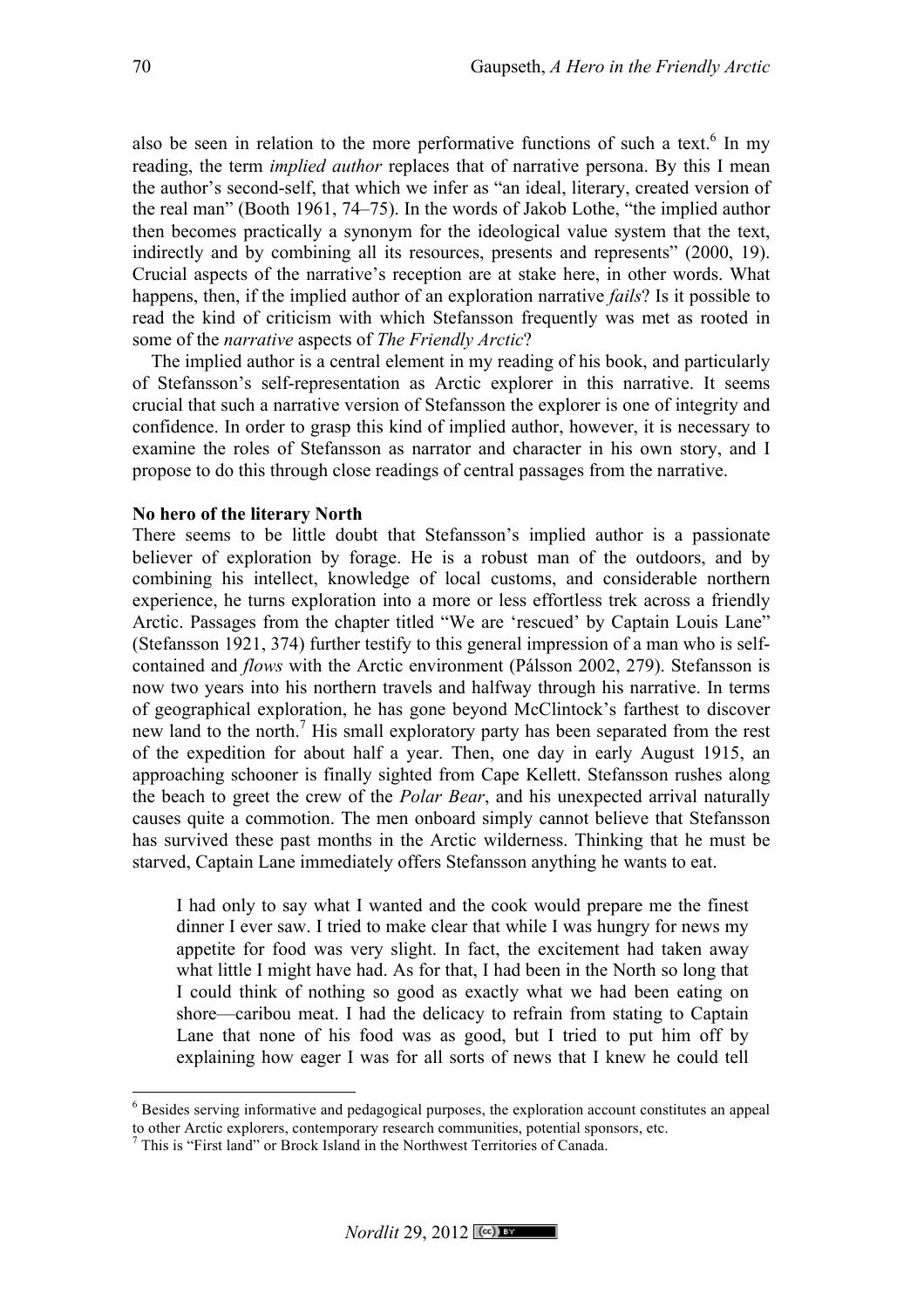me. But these diplomatic protests evidently rather worried him, so I finally asked for some canned corn. Corn has always been my favourite vegetable yet I don't think I had eaten half a dozen spoonsful before I forgot to continue. (ibid, 375)

The general impression that Stefansson's narrated travels constitute a textbook demonstration of his friendly Arctic theory is reinforced here. Narration is slowed down into a scenic presentation of the encounter between the two men. While narrative voice in general remains stable throughout Stefansson's account, narrative perspective $\delta$  here seems to approximate the vision of Stefansson the protagonist (the experiencing-I) who politely tries to turn down the captain's well-meaning offer.<sup>9</sup> As a consequence, the reader is invited to sympathize with Stefansson's protagonist. Captain Lane would surely have found a more appreciative recipient of his offer in the *literary* Arctic; the Arctic of starvation and close encounters with death. The underlying message is that in the *real* Arctic starvation can be avoided by living off the country. The captain's attempt to fatten Stefansson up appears rather ridiculous through this kind of perspective.

Two pages later perspective is external and limited to the later first-person narrator (the narrating-I) who reinforces the impression that Stefansson is no romantic hero of the literary North. As he has been away from civilization for so long, Stefansson receives the news of the First World War over a year after it has started. The story of his "revelation" seems afterwards to have been presented as a particularly moving scene in the newspapers. These are the comments of the later narrator on such newspaper stories:

The question of how the news of a world cataclysm would strike a person who heard of it only when the tragedy had been a year in progress seems to have been generally interesting to newspaper editors and paragraphers. [...] A story that isn't true is usually interesting—that is what it is made to be. This was extremely interesting, as the number of editorial comments proved. It was usually printed under the heading, "Stefansson Wept." After a dramatic account of how the news of the war was brought to me comes the climax: Under the crushing effect of the tragedy that had come upon the world I broke down and wept. These were not the ordinary snivelings of a sentimentalist—they were the tears of a hero who had borne all the terrors of the polar wilderness without flinching and who had met stolidly even his own semimiraculous rescue from the jaws of death. For it appeared the *Polar Bear* had rescued me from starvation. (That she did so with a warmed-up tin of corn was not specified.) (ibid, 377)

 <sup>8</sup> By narrative perspective I mean the text's point of orientation, or "the *vision* through which the narrative elements are presented" (Lothe 2000, 39, emphasis added). In contrast, a discussion of narrative voice belongs under the heading of narration, and relates to speech presentation (ibid, 41).<br><sup>9</sup> Although the statement "I had been in the North so long that..." may be of a hybrid character, in

which perspective is both with character and narrator.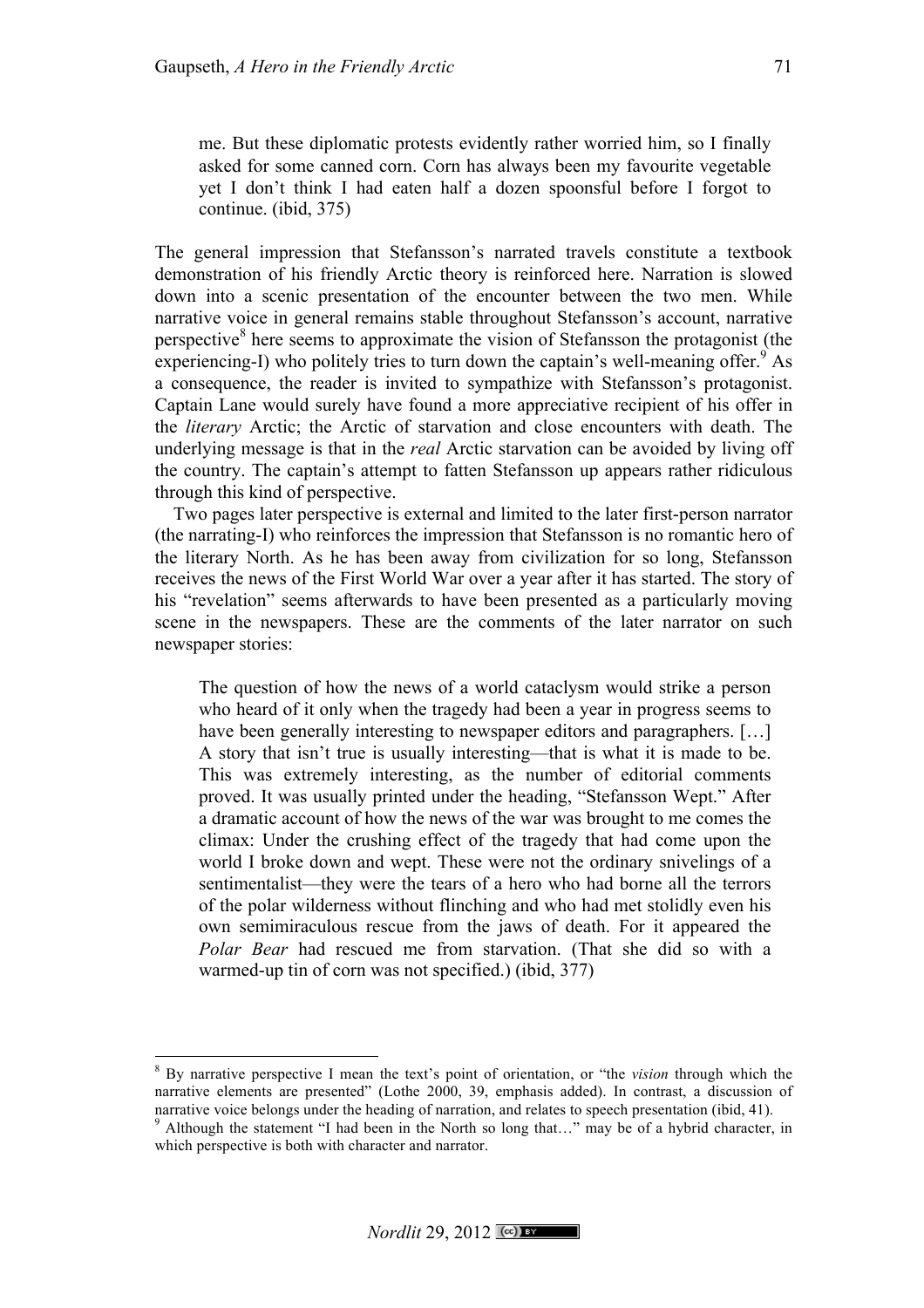Even though Stefansson in all probability is taken aback by the news of the Great War, the focus of these passages is rather the crude exaggeration of this scene which has circulated in the media. As opposed to what people back home might have assumed, it seems important to get across that their journey has never come near to so-called storybook standards. The image given in the media of Stefansson as a daring hero of the literary North is a *misrepresentation* which the later narrator simply refuses to let pass in silence. Irony is here used to counter the discourse of a weeping polar hero, and instead the passage testifies both to the polar expertise and to the level-headedness of Stefansson as implied author.<sup>10</sup>

Narration in both of the two quoted passages is retrospective, however there is considerable temporal distance between the protagonist who is active in the plot and the later narrator who comments on the situation. In this example it seems clear that the distance between the act of narration and the related events probably spans several years, as the narrator refers to newspaper articles written after the news of Stefansson's so-called revelation had reached civilization. Perhaps it is possible to see Stefansson's autodiegetic narrator as varying between degrees of presence in his story, in the terminology of Gérard Genette (1980, 244–45). While in the latter case he serves as an observer or commentator of his story, in the former he is more clearly present as the story's protagonist. Another way of conceiving of this variation is through the concept of perspective or vision. The dominating perspective in *The Friendly Arctic* is that of the much later narrator who "sees" the events without participating in them. This is an external perspective, however perspective may also be internal and delegated to Stefansson as a character.

What I have been trying to demonstrate through these examples is that both the protagonist's actions and the later narrator's evaluation of events serve to support the view of a friendly Arctic. Both belong within the discourse of Arctic friendliness. The difference between the two roles of narrator and character is thus of minor importance here. Rather, the two passages provide an example of *consonant selfnarration*, in which an "unobtrusive narrator [...] identifies with his earlier incarnation, renouncing all manner of cognitive privilege" (Cohn 1978, 155).<sup>11</sup> The views expressed by Stefansson's later narrator—who is a fervent advocate of the friendly Arctic—seem to be largely in accordance with Stefansson the character's

 $10$  A similar misrepresentation of Stefansson is contested in Chapter XXVI, in the form of a quoted magazine article written by George H. Wilkins who describes Stefansson's unexpected arrival at the camp of the *Mary Sachs* near Cape Kellett in 1914. Wilkins professes that he has thought of Stefansson and his men "as worn and haggard, starving and struggling on toward camp with one last effort. In fact, […] in every condition of which I have read of heroic explorers in storybooks." After discovering that Stefansson and his men are in fact still alive, telling no tale of hardship, hunger, or adventure, Wilkins admits to being almost disappointed. "They had travelled eastward over the ice," he says, "shooting bears or seals when they had need for food, and had made the journey over a thousand miles, living on the local food supply, and had never missed a meal!" (Wilkins, in Stefansson 1921, 276–77). Even though Wilkins's apparent expectations of the North as a barren setting for the performance of heroic deeds are disappointed, Stefansson's heroism is still stressed through his testimony.

<sup>11</sup> In contrast, Proust's fictional account *Remembrance of Things Past* (*A la Recherche du temps perdu*) (1913–27) provides a particularly illustrative example of *dissonant* self-narration, according to Dorrit Cohn. Here, "a lucid narrator [turns] back on a past self in ignorance, confusion, and delusion", something which implies a significant distance between these two roles (1978, 145).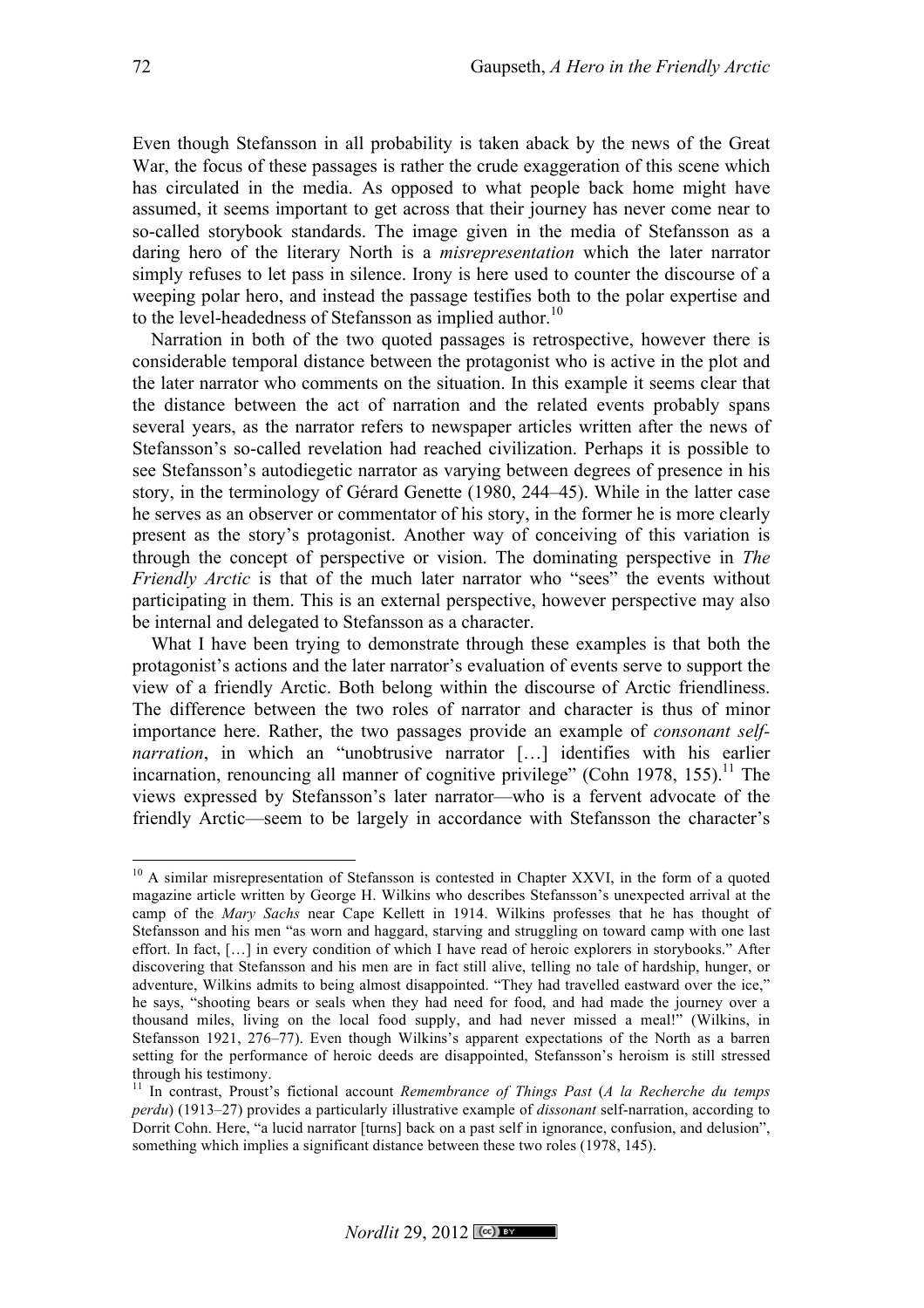experiences in the Canadian Arctic. This is the general picture of the narrative communication situation in *The Friendly Arctic*. As a result, Stefansson's implied author appears as both a reliable traveller and an Arctic expert and visionary.

### **The moods of yesterday in light of today: Tension in implied author**

What are the narrative implications for the implied author if the experiences of the protagonist and the comments of the narrator are more clearly at odds with each other? A later chapter provides an interesting point in case. Its rather neutral title is "Wilkins leaves the expedition [1916]". The story of how this happens is no less neutral. George Hubert Wilkins has served as the expedition photographer, but after his cameras have been lost in the shipwreck, his skills are no longer needed and he decides to join the forces at the front instead. There is no drama to this story, and it takes up only one and a half of the chapter's 21 pages. The rest of it is devoted to the spring travels of Stefansson and two of his companions, Natkusiak and Emiu. More importantly, it is also largely devoted to the various obstacles the three men encounter on their journey.

One of the most challenging of these obstacles turns out to be a minor accident in which Stefansson sprains his ankle. Both the trivial nature and the rare occurrence of this incident is initially emphasised by the narrator. "In general my polar experience has been nearly free from the hardships that most impressed me in the books I read before going North", he says:

For nine polar winters I have never frozen a finger or a toe nor has any member of my immediate parties. My only experience was on my first expedition when I once got my feet wet in an overflowed river with the temperature perhaps forty below and froze one of my feet enough to raise a slight blister. I have now forgotten whether it was a heel or a toe. (Stefansson 1921, 490)

A trifling matter such as a frozen toe or heel appears to be no obstacle to the experienced Arctic traveller.

With this kind of introduction one should think that a sprained ankle poses a minor problem for Stefansson. In the following narrative, however, it frequently appears as an annoying hindrance to their work. Stefansson soon regrets that he must ride on top of the sled, "blanketed and propped up in the manner of white men in western Alaska" (ibid, 491); then, six weeks of continual fog makes surveying difficult (ibid, 496); the weather conditions are reported as being particularly unfavourable (ibid); and fog and clouds cause considerable suffering to their eyes, and consequent delay to their travels (ibid, 497). To top it off, they have not spotted any seals for some time now, and Stefansson finally comes to "the conclusion that the food question [is] getting serious" (ibid, 499). In fact, all of these scenes of obstacles jar loudly with the discourse of friendliness which we find elsewhere in the narrative.

Finally, Stefansson decides that he must go out to hunt for provisions. He feels that he has been a burden to the party lately, and hobbles along on his bad ankle (ibid). The account of this adventure is introduced as being copied directly from his field diary. This means that narrative voice is delegated to Stefansson as diary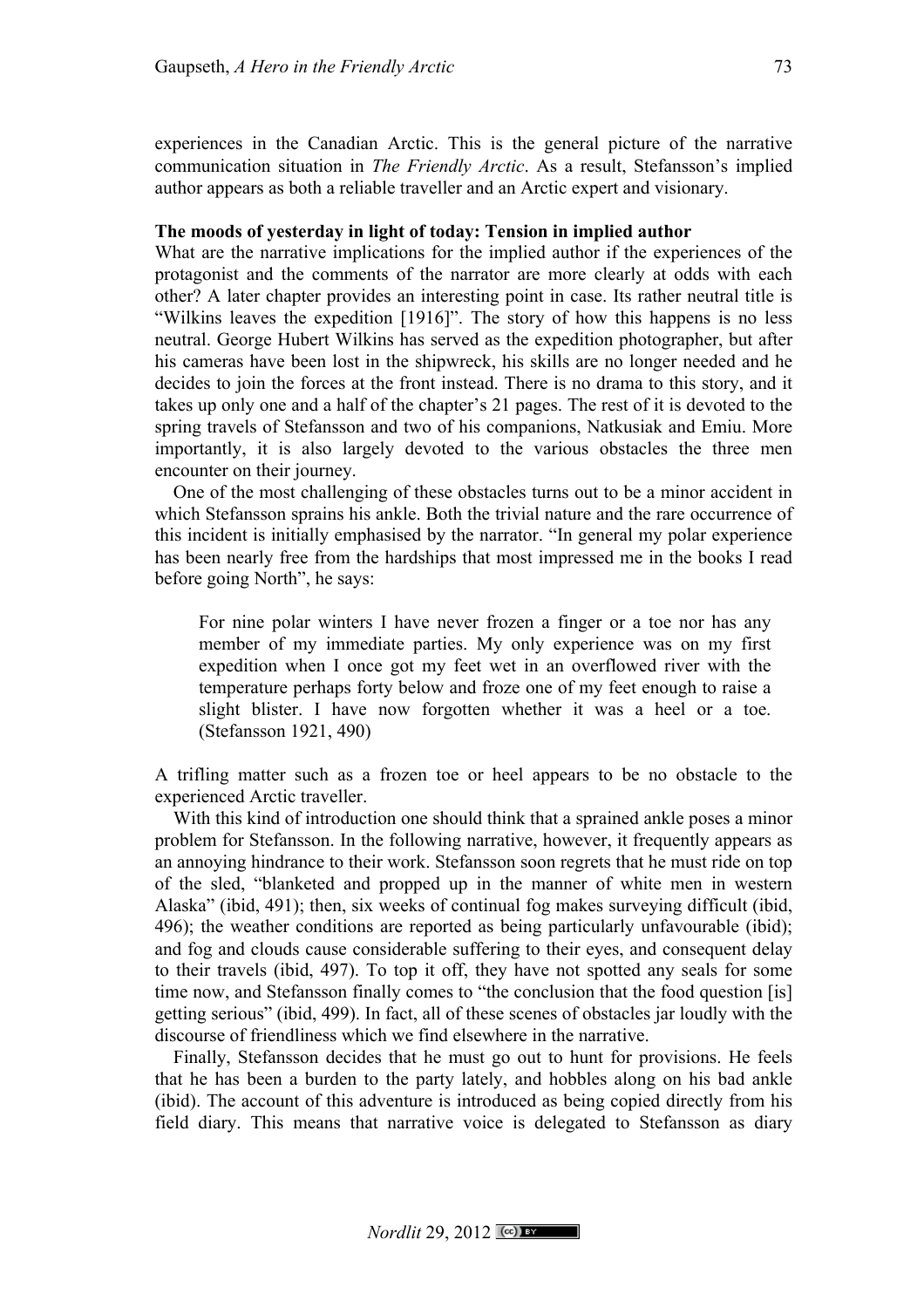narrator.<sup>12</sup> Narrative perspective, on the other hand, is at least for the most part limited to the protagonist. On setting out for a seal, he encounters a tide crack in the ice:

I am not sure what I was thinking, but probably of finding a crossing of the tide crack that would not expose my foot to a wrench, when I found myself falling. […] When I struck, it proved to be on glare ice—the blizzard that roofed over the crevasse must have been blowing while there was still water in it, so that the snow which fell into the crack dissolved in the water. I seem to have struck on my feet, but of course they slipped, and I fell on my left side—the one of the sprained ankle. The crack was not wide enough for me to fall either backward or forward, for my face was towards one wall, my back to the other. […] Before moving I noted the thickness of the ice I lay on, which was about eight inches, but with a fresh tide crack an inch wide through which water could be seen. According to this eight-inch thickness I should have drowned had I fallen in yesterday. (ibid, 500)

The dramatic nature of Stefansson's fall is underlined by rendering it in the form of a scenic presentation taken directly from the diary, in which narrative time comes close to story time. Careful attention is paid to detail, and through the (diary) narrator's assessment of the potential danger of the fall the readers are alerted to the tragic outcome this *might* have had. Both of these narrative aspects combine to increase suspense and remind us that Arctic exploration is no risk-free activity. In fact, Arctic nature may prove to be *un*friendly, even a dangerous hindrance to the explorer. And yet, the discourse of friendliness is soon restored as we read on to learn how Stefansson crawls thirty yards along the floor of the crevasse and climbs out of an opening nine feet above him—only to shoot a seal "without incident at a hundred and thirty-five yards" (ibid, 501). In fact, the rest of the diary excerpt comes close to being a self-rescue manual, and when narrative voice and perspective are back with the much later narrator, he concludes by re-emphasizing the unusual character of the incident:

There are several points for reflection about this accident. […] the most remarkable thing is that such an accident should never before or since have happened to me or to any one with whom I have been associated. We fall into cracks often, but with this exception they have always been so narrow that we have been able to catch and support ourselves by our arms. This accident would not have happened now but for my Eskimo type goggles with their narrow angle of vision that prevented my seeing where I stepped. (ibid, 501–02)

The rhetorical maneuver which is performed in these pages is interesting, and it also seems to appear in other parts of Stefansson's account. While the narrator of the

<sup>&</sup>lt;sup>12</sup> While this narrator also is retrospective, we can therefore assume that the temporal distance between narration and related events has been reduced.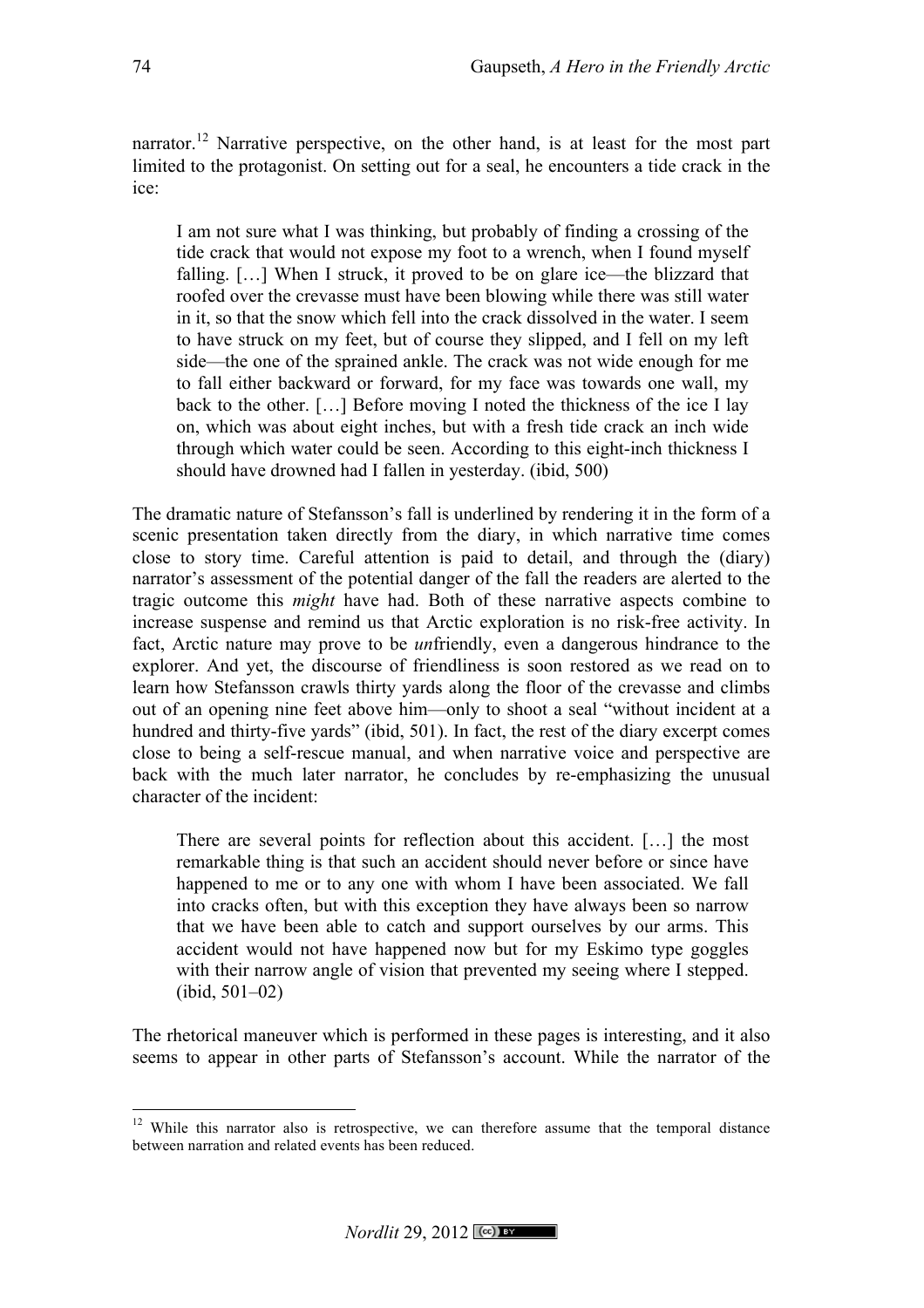above quote downplays any drama in this potential crisis, the diary presentation of the accident has just the opposite effect.

Likewise, in an earlier chapter devoted to the crossing of Melville Strait, there is a similar disparity between the testimonies of these two narrative instances. Here, summer is upon Stefansson and his exploratory party, and progression is accordingly slow.<sup>13</sup> The men have to push on as fast as they can in order to reach the whalers expected to arrive at Cape Kellett in August, however they are constantly delayed by the thawing ice on which they are travelling. When they are not wading through icy water or "scrambling across wet ice hummocks" (ibid, 358), "needle ice" is damaging their boot soles and threatens to cripple the dogs (ibid, 352). "'It never rains but it pours' is true in more senses than one of our situation this evening", Stefansson observes by quoting from a diary entry on July 11th; "short rations and heavy rain on an ice field are a disagreeable combination" (ibid, 357). The subsequent entry describes another failed attempt to get a seal, and on July 13th the four men eat the last of their food. Perspective in both entries is with Stefansson as protagonist. At this point in the story, however, we are offered the narrative's dominating, external perspective again, as the much later narrator intervenes with a moderation of the former account of such unfriendly dealings with the Arctic. "It is a bit exaggerated to say, as the diary did above, that we were short on rations", he says. "Rather we were eating things that were not particularly agreeable. Our last lunch was a piece of sealskin with a little blubber attached. We enjoyed it, although we could think of things we might have preferred" (ibid. 358).

On a larger scale, then, two opposing claims are made in Stefansson's *Friendly Arctic*. On the one hand, the narrative can be read as an Arctic manual; as Stefansson's advice on how to make use of Arctic nature, how to travel and hunt by the Inuit example, thus making prolonged advance trips to reach previously unexplored areas, both on land and on sea ice. And yet, when one reads against the grain of this dominant discourse, one discovers that Stefansson both frequently runs up against hindrances and at times even seems to lose faith in his own advice. In Chapter XVIII perspective is delegated to Stefansson as protagonist again as he goes through "a period of anxiety" when warmer weather threatens to break up the ice on which they are travelling. At the time, Stefansson even begins to doubt his own firm belief in the possibility of living off the waters underneath (ibid, 190–91). Three chapters later, we learn that his relief at reaching land ice is "beyond description" (ibid,  $224$ ).<sup>14</sup> Such testimonies seem largely to go against both the idea of the feasibility of travelling indefinitely on sea ice and the faith in the bountiful Arctic which is expressed elsewhere.

Interestingly, at one point in the narrative a footnote offers a meta-perspective on this kind of gap which sometimes appears between the character's reported experiences at the time and the much later evaluation of these. Again, a quoted diary

<sup>&</sup>lt;sup>13</sup> Besides Stefansson, the exploratory party now consists of Storker T. Storkerson, Charles (Karl) Thomsen and Ole Andreasen (summer travels, 1915).

<sup>&</sup>lt;sup>14</sup> Although here the later narrator emphasises that "[l]ater years brought us thorough familiarity and confidence in the ocean ice, but the relief and at-home-ness of the land ice *then* were beyond description. […] No matter how sound the reasons for your confidence in a theory, it seems to be part of a somewhat irrational human nature that you never feel quite sure of being able to do anything unless someone has done it before" (Stefansson 1921, 224, emphasis added).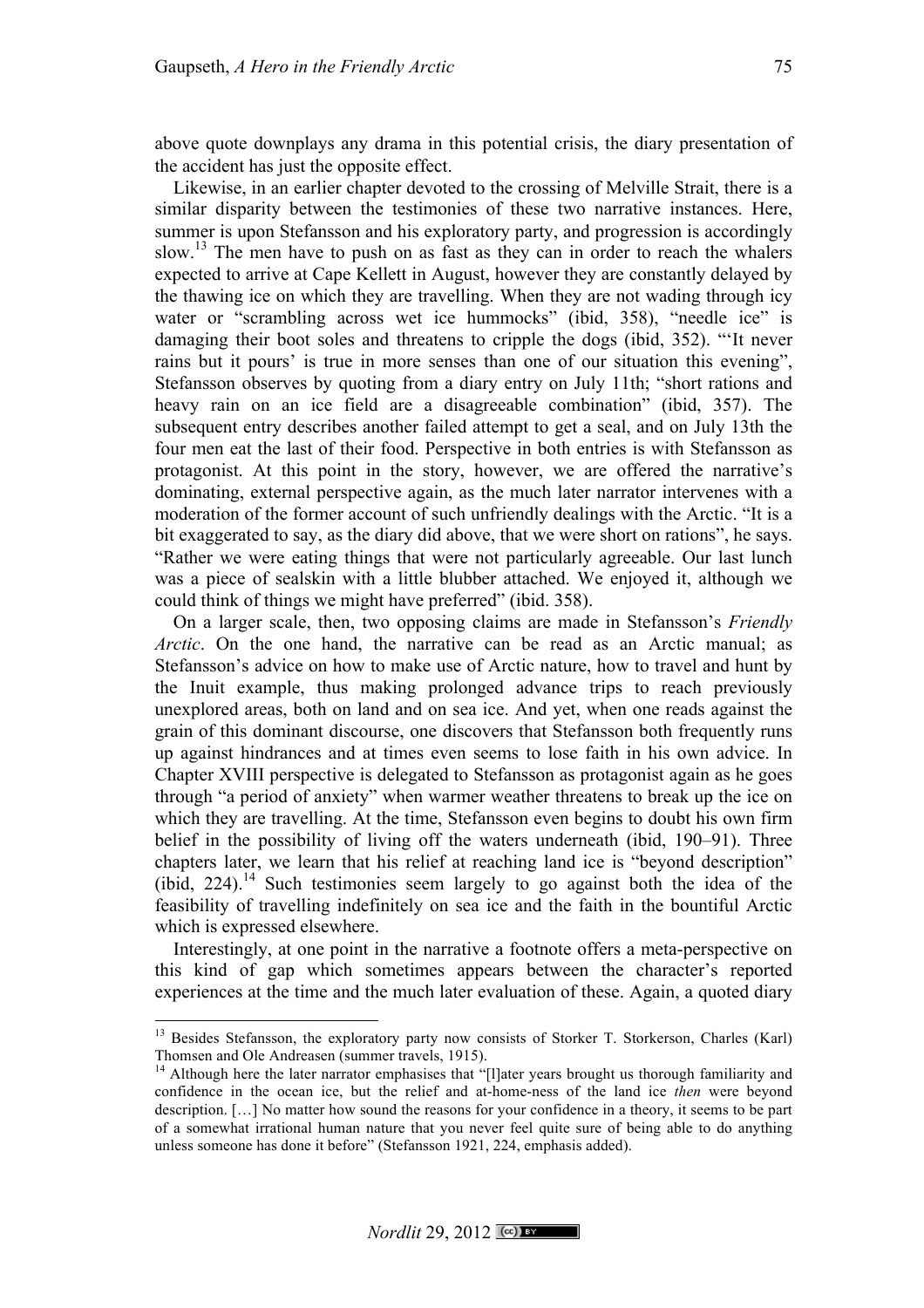entry sheds light on a seemingly hopeless situation in which Stefansson and his men have been travelling under particularly trying conditions, and now find themselves in great need of food, equipment and fuel.<sup>15</sup> According to the later narrator, a "mental" depression" appears in this diary entry, in which Stefansson criticizes another member of his expedition for failing to leave a much-needed depot for them in the area. As it turns out later, this was in fact not the case after all, and an explanation is offered as a footnote to a comment made in the entry:

This statement and one or two other sentences from the diary of September 26th are reproduced here not as facts but to show *a state of mind at the time of writing*. It will appear later that [ship master Aarnout] Castel had not failed in any sense which he could be critizised […].

In this book I am trying to present things not as they appear now but as they seemed then—with, of course, the exception of immutable facts, such as topography or temperature. It is in exploration as it is in life of tamer environments, that the moods of yesterday are difficult to enter into to-day. My mind has now a very different picture of the expedition from what I find in my diaries. I have assumed that the reader would be interested in the feelings and outlook he might have shared had he been with us, rather than in direct facts as they appear now that time has settled uncertainties and reversed contemporary judgments. (ibid, 555–56, emphasis added)

The distance in time between the different narrators operating in the text is made explicit in this quotation. With a distance in time comes also a change in perspective; the state of mind at the time of writing a diary is not necessarily the same as the moods of today, Stefansson here points out. While the retrospective narrator states that he is trying to present things as they seemed *then*, variations in the kind of perspective which is offered throughout the narrative at times gives a rather different impression, as we have seen. In general, an external perspective encompasses internal ones, and Stefansson's later narrator provides the dominant voice of the narrative. Still, certain passages complicate this general picture.

If examples such as the ones discussed above—and the quoted diary entries in particular—destabilize the dominating discourse of Stefansson's narrative, then why are they part of that narrative? One answer would be that they are an important element of the genre of the literature of exploration, and of the representation of the implied author in particular. Although Stefansson's implied author clearly should not be associated with the so-called heroes of the literary North, it is still necessary to stress the heroism in his own achievement in some way. But how is it possible to be a hero in a friendly Arctic? The explorer needs to overcome a set of obstacles in order for him to stand out as the hero of his narrative. Stefansson's dilemma seems to be that the very same set of obstacles belong to a northern vision which his narrative essentially rejects.

<sup>&</sup>lt;sup>15</sup> During the late summer/autumn months of 1916, Stefansson, Harold Noice and Karsten (Charlie) Andersen are forced to spend a month on Lougheed Island, before they cross over to Borden Island and Melville Island on the newly formed ice.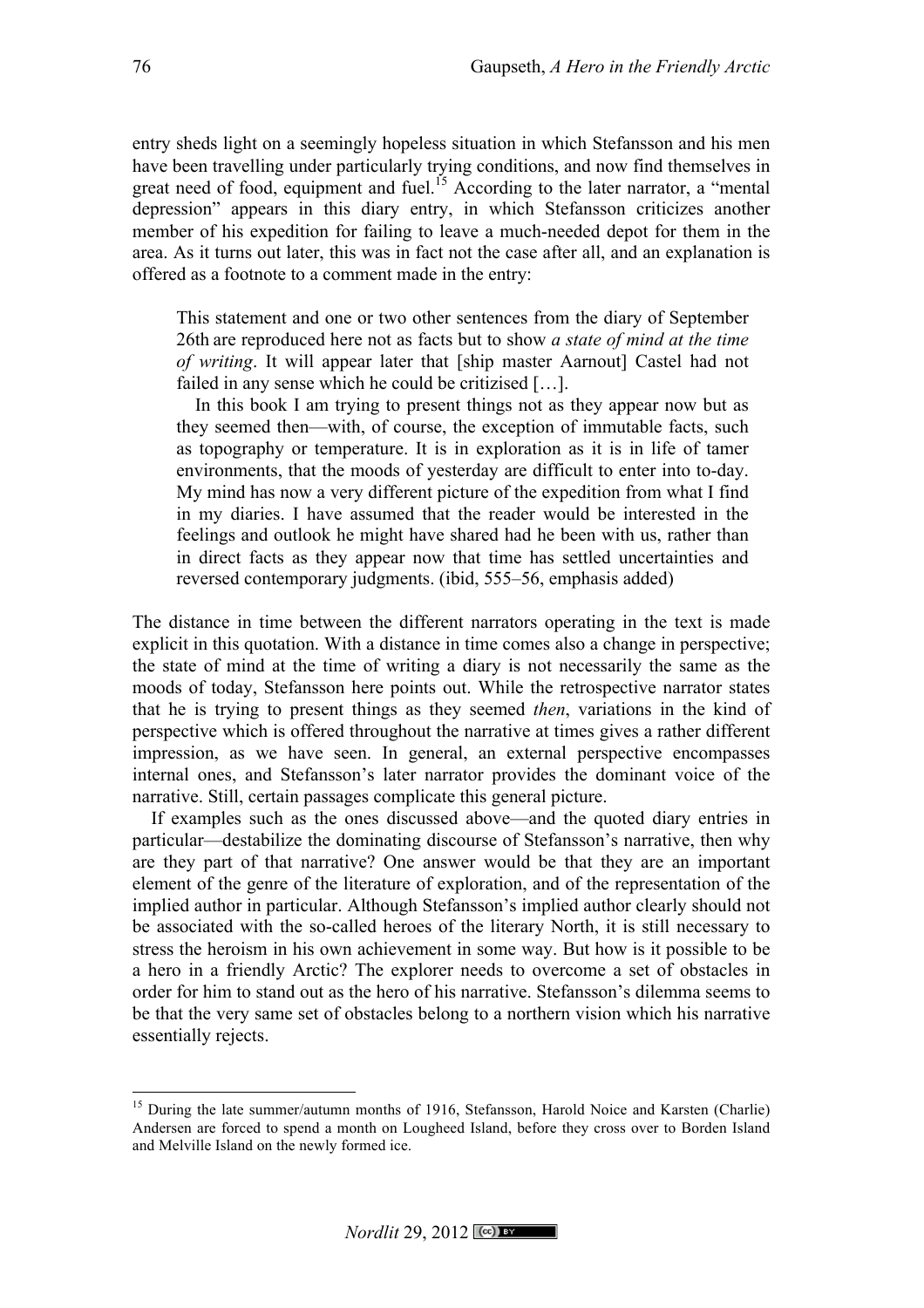What I have been trying to propose here is that the kind of tension that we find in *The Friendly Arctic* can be related to the tension which characterizes Stefansson's implied author. While the narrative version of Stefansson generally is one of integrity and confidence, at times there appears to be an internal dissonance in the implied author which undermines this general impression. As a consequence, my argument about the "unobtrusive narrator" is only partially right; in some passages the narrator cannot be identified with the protagonist. This has consequences for the self-portrayal of Stefansson through his narrative. At times, the portrait of the friendly Arctic explorer is rather difficult for the reader to believe in, which may in part serve to explain why his account was frequently met with considerable skepticism.

### **Works cited**

- Anka Ryall, "Reisebeskrivelser—etnologisk kilde eller topografisk eventyr?", *Dugnad* 15 (3, 1989), 15-27.
- Dorrit Cohn, *Transparent Minds: Narrative Modes for Presenting Consciousness in Fiction*. Princeton, New Jersey: Princeton University Press 1978.
- Gérard Genette, *Narrative Discourse Revisited*. Ithaca: Cornell University Press 1988.
- Gísli Pálsson, "Arcticality: Gender, Race, and Geography in the Writings of Vilhjalmur Stefansson", in *Narrating the Arctic: A Cultural History of Nordic Scientific Practices*, eds. Michael Bravo and Sverker Sörlin. Canton, Mass.: Science History Publications 2002.

Philip Goldring, "Scientist and Showman" in *The Beaver* (April-May 1987), 59-61.

- Jakob Lothe, *Narrative in Fiction and Film: An Introduction*. Oxford: Oxford University Press 2000.
- John Tallmadge, "Voyaging and the Literary Imagination" in *Exploration: Journal of the MLA Special Session on the Literature of Exploration & Travel* VII (December 1979), 1-16.
- Richard. J. Diubaldo, *Stefansson and the Canadian Arctic*. Montreal: McGill-Queen's University Press 1998 (1978).
- Roald Amundsen, *Mitt liv som polarforsker*. Oslo: Gyldendal norsk forlag 1927a. ———*My Life as an Explorer*. New York: Doubleday: Page & Company 1927b.
- T. D. MacLulich, "Canadian Exploration as Literature" in *Canadian Literature: A Quarterly of Criticism and Review* 81 (Summer 1979), 72-85.
- Vilhjalmur Stefansson, *The Friendly Arctic: The Story of Five Years in Polar Regions*. New York: The Macmillan Company 1921.
- Wayne. C. Booth, *The Rhetoric of Fiction*. Chicago: University of Chicago Press 1983 (1961).

### **A short biography**

Silje Gaupseth er stipendiat i forskningsprosjektet "Arktiske diskurser" ved Universitetet i Tromsø. Hun arbeider med ekspedisjonslitteratur fra det nordlige